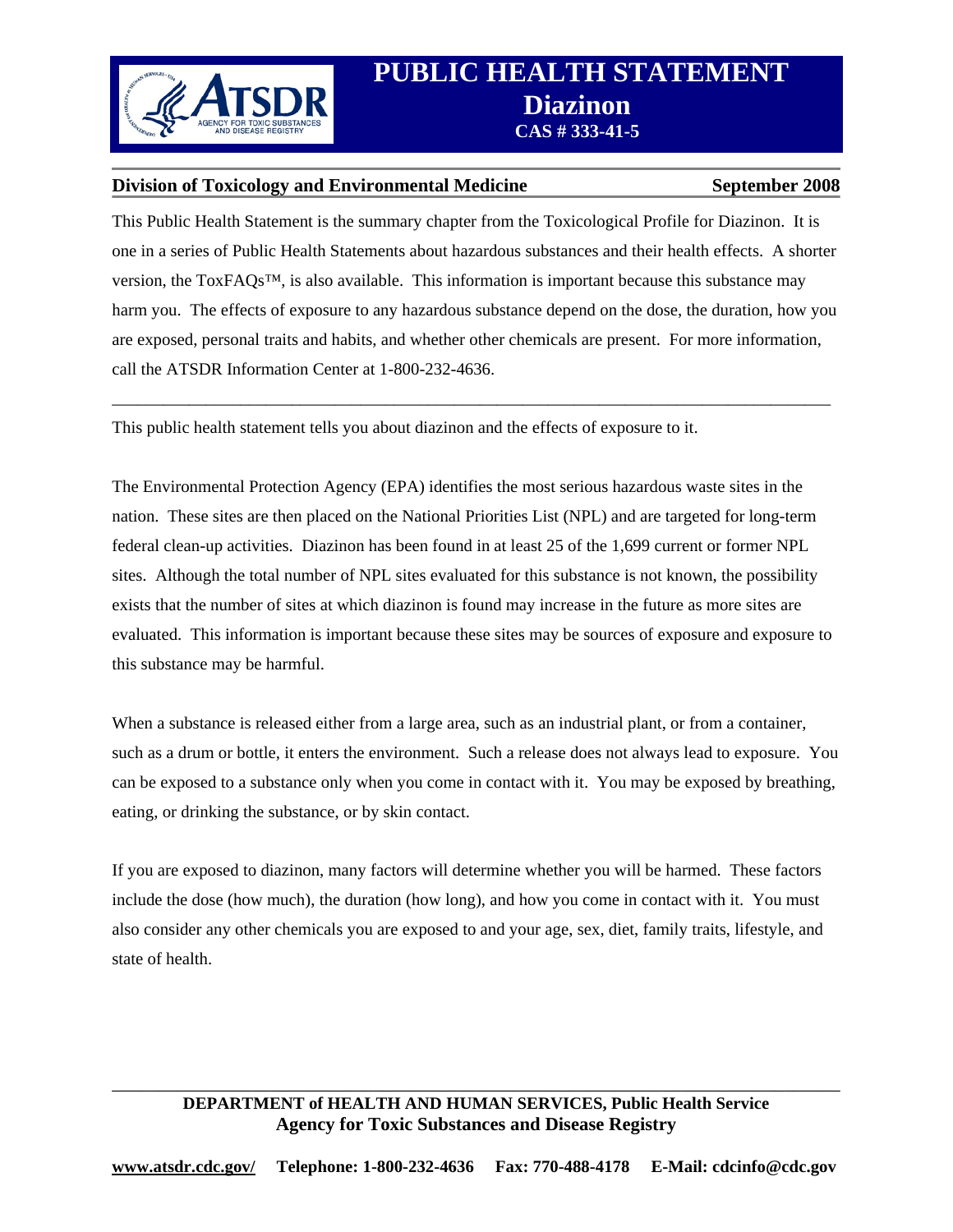

# **PUBLIC HEALTH STATEMENT**  *B***<br>
<b>EXAMPLE SUBSTANCES**<br>
CAS # 333-41-5

### **Division of Toxicology and Environmental Medicine September 2008**

# **1.1 WHAT IS DIAZINON?**

| <b>Description</b> | Diazinon does not occur naturally in the environment.<br>The pure chemical is an oil that is colorless and practically odorless.<br>Commercial diazinon is a pale to dark brown liquid.                                                                                                                       |
|--------------------|---------------------------------------------------------------------------------------------------------------------------------------------------------------------------------------------------------------------------------------------------------------------------------------------------------------|
| <b>Uses</b>        | • Pesticide uses Diazinon is the common name of an organophosphorus insecticide used to<br>control pest insects in soil, on ornamental plants, and on fruit and vegetable<br>field crops.<br>Diazinon is sold under common trade names including Alfatox, Basudin,<br>AG 500, Dazzel, Gardentox, and Knoxout. |

# **1.2 WHAT HAPPENS TO DIAZINON WHEN IT ENTERS THE ENVIRONMENT?**

| <b>Sources</b>                              | Diazinon may enter the environment from agricultural and household<br>application of the chemical to control insects.<br>After diazinon has been applied, it may be present in the soil, surface waters<br>(such as rivers and ponds), and on the surface of plants. |
|---------------------------------------------|----------------------------------------------------------------------------------------------------------------------------------------------------------------------------------------------------------------------------------------------------------------------|
| <b>How diazinon</b><br>breaks down<br>• Air | Diazinon is rapidly broken down to a number of different compounds.                                                                                                                                                                                                  |
| • Water and<br>soil                         | Diazinon is quickly broken down in a few hours to 2 weeks.                                                                                                                                                                                                           |
| • Plants and<br>animals                     | Diazinon is rapidly broken down by most animals that eat it and is not likely to<br>build up to high or dangerous levels in animals or plants that you might eat.                                                                                                    |

#### **1.3 HOW MIGHT I BE EXPOSED TO DIAZINON?**

| <b>Food-primary</b> | Small amounts of diazinon have been detected in foods sold to consumers,                   |
|---------------------|--------------------------------------------------------------------------------------------|
| source of           | but studies by the U.S. Food and Drug Administration (FDA) have found that                 |
| exposure            | the levels in food are far below the level that might cause any harmful health<br>effects. |

#### **DEPARTMENT of HEALTH AND HUMAN SERVICES, Public Health Service Agency for Toxic Substances and Disease Registry**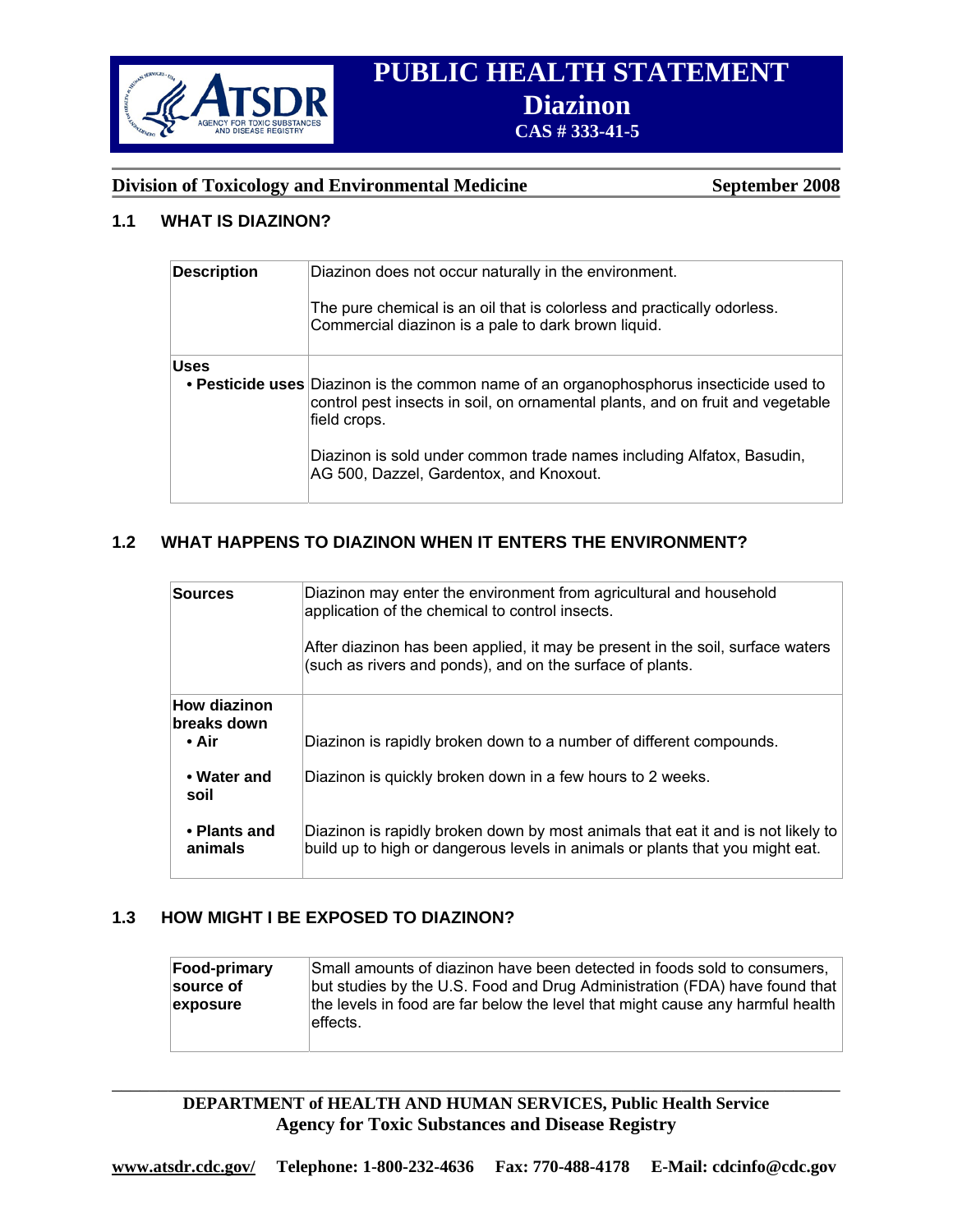

# **PUBLIC HEALTH STATEMENT PRINCESS AND REACTION CAS # 333-41-5**

#### **Division of Toxicology and Environmental Medicine September 2008**

| Air                               | You may be exposed to diazinon in air in agricultural areas where diazinon is<br>extensively used or in urban areas where it is applied to lawns and gardens.                                                                                                                                                                              |
|-----------------------------------|--------------------------------------------------------------------------------------------------------------------------------------------------------------------------------------------------------------------------------------------------------------------------------------------------------------------------------------------|
| <b>Drinking water</b>             | You may be exposed to diazinon by drinking contaminated water.                                                                                                                                                                                                                                                                             |
| <b>Recently sprayed</b><br>plants | You may be exposed to diazinon by touching diazinon-treated plant<br>materials such as grass clippings.                                                                                                                                                                                                                                    |
| Workplace                         | People who work in the manufacture and professional application of diazinon<br>have the most significant exposure to this insecticide.                                                                                                                                                                                                     |
| <b>Consumer</b><br>products       | Although diazinon was formerly used as the active ingredient in home and<br>garden pest control products, sale of these home and garden products in the<br>United States was stopped in 2004. However, previously purchased<br>diazinon-containing home and garden products may still be in use and<br>present the potential for exposure. |

### **1.4 HOW CAN DIAZINON ENTER AND LEAVE MY BODY?**

| Enter your body<br>• Inhalation | If you breathe air containing diazinon, you may absorb it into your body<br>through your lungs.                                                                                                                                            |
|---------------------------------|--------------------------------------------------------------------------------------------------------------------------------------------------------------------------------------------------------------------------------------------|
| • Ingestion                     | Diazinon in food or water may also rapidly enter your body through the<br>digestive tract.                                                                                                                                                 |
|                                 | • Dermal contact Diazinon may enter your body across the skin.                                                                                                                                                                             |
| Leave your body                 | Once in the body, diazinon is rapidly broken down and eliminated from the<br>body mainly in the urine. Diazinon has not been shown to accumulate in<br>any tissues and most of the chemical is eliminated from the body within<br>12 days. |

**DEPARTMENT of HEALTH AND HUMAN SERVICES, Public Health Service Agency for Toxic Substances and Disease Registry**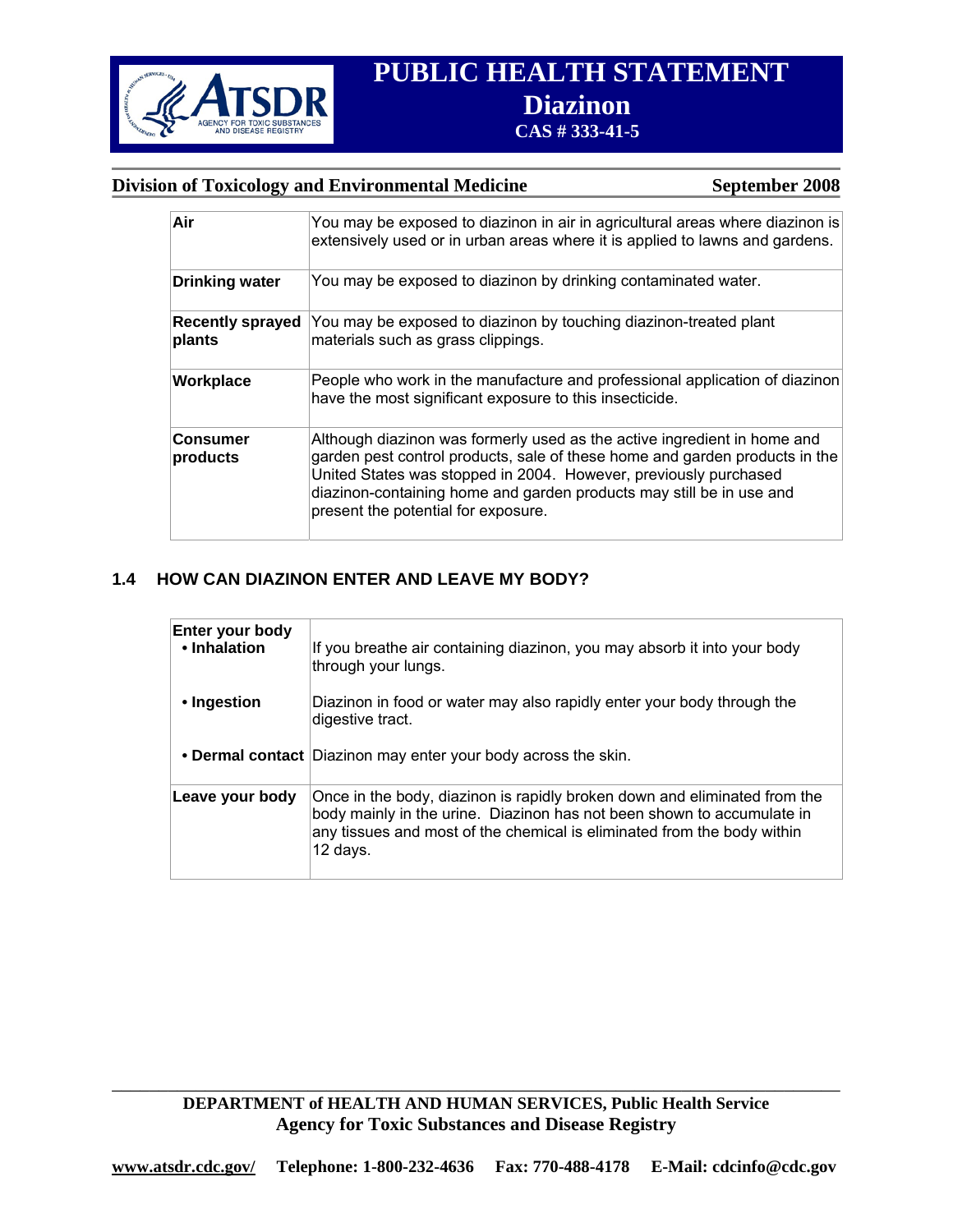

# **PUBLIC HEALTH STATEMENT EXAMPLE DESCRIPTION CAS # 333-41-5**

**Division of Toxicology and Environmental Medicine September 2008** 

## **1.5 HOW CAN DIAZINON AFFECT MY HEALTH?**

This section looks at studies concerning potential health effects in animal and human studies.

| Human exposure<br>• High exposure      | Short exposures to high levels of diazinon can affect the nervous system.<br>Symptoms include:<br>• headache, dizziness, weakness<br>• feelings of anxiety<br>• constriction of the pupils of the eye<br>• not being able to see clearly                                      |
|----------------------------------------|-------------------------------------------------------------------------------------------------------------------------------------------------------------------------------------------------------------------------------------------------------------------------------|
| • Very high<br>exposure                | Exposures to very high levels can cause more severe symptoms including:<br>· nausea, vomiting, abdominal cramps, and diarrhea<br>• slow pulse<br>• pinpoint pupils<br>• difficulty breathing<br>• passing out (coma)                                                          |
|                                        | Signs or symptoms of nervous system damage may occur within 30–<br>60 minutes. If you experience these symptoms, you should seek medical<br>attention immediately. Emergency rooms have drugs that stop the harmful<br>effects of diazinon.                                   |
| Long-term<br>exposure to low<br>levels | There is no evidence that long-term exposure to low levels of diazinon<br>causes any harmful health effects in people.                                                                                                                                                        |
| Cancer                                 | Diazinon has not been shown to cause cancer in people or animals. The<br>International Agency for Research on Cancer (IARC) has not classified<br>diazinon for carcinogenicity. EPA classified diazinon as a Group E<br>chemical (evidence of noncarcinogenicity for humans). |

**DEPARTMENT of HEALTH AND HUMAN SERVICES, Public Health Service Agency for Toxic Substances and Disease Registry**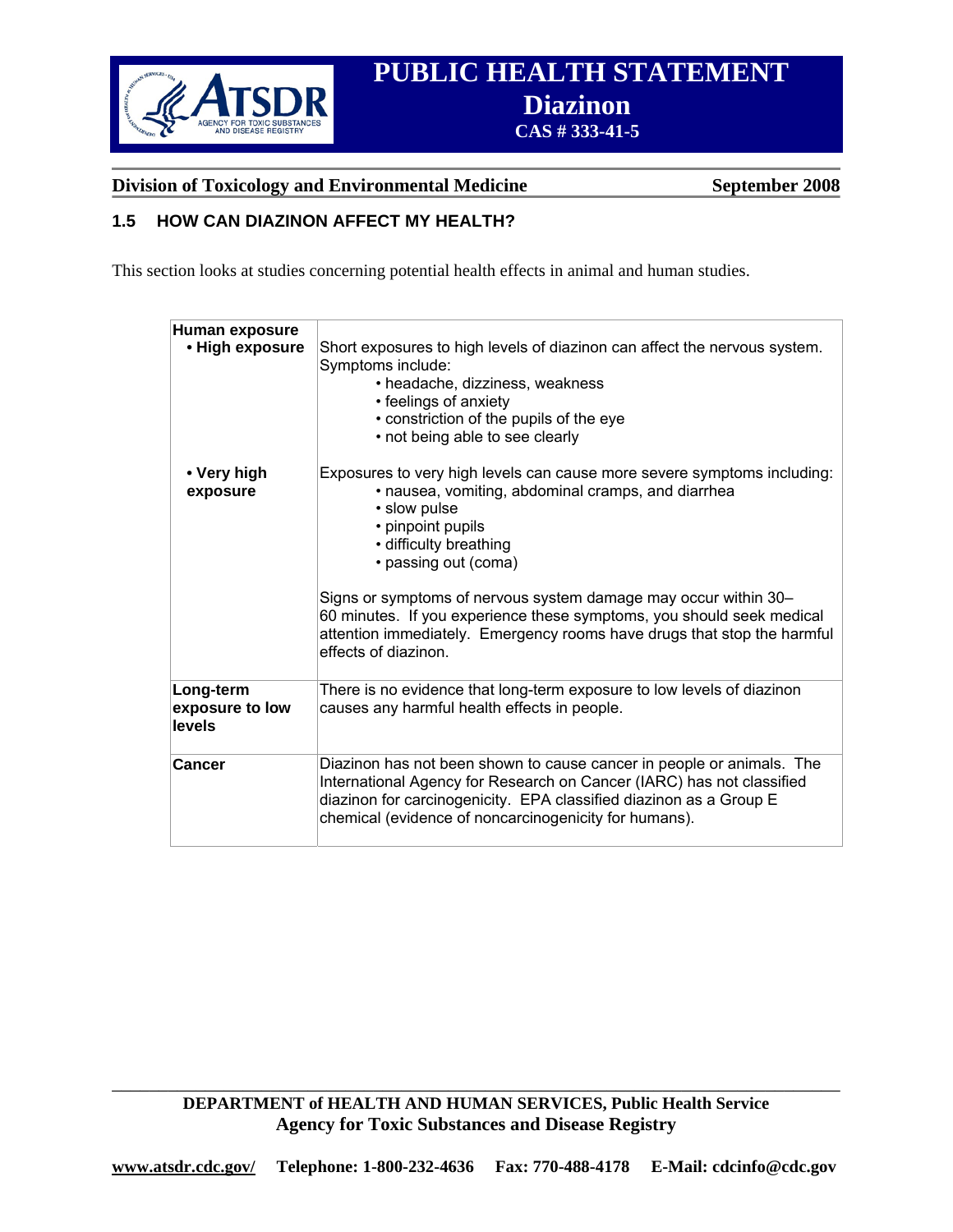

# **PUBLIC HEALTH STATEMENT**  *BENET SORREN CAS # 333-41-5* **<b>CAS # 333-41-5**

#### **Division of Toxicology and Environmental Medicine September 2008**

### **1.6 HOW CAN DIAZINON AFFECT CHILDREN?**

This section discusses potential health effects in humans from exposures during the period from

conception to maturity at 18 years of age.

| <b>Effects in</b><br>children | It is likely that children would have the same health effects as adults. We do<br>not know whether children would be more sensitive than adults to the effects of<br>diazinon.<br>One study found neurological and bone effects in young children living in a<br>house were diazinon was misused to control a flea infestation. |
|-------------------------------|---------------------------------------------------------------------------------------------------------------------------------------------------------------------------------------------------------------------------------------------------------------------------------------------------------------------------------|
| <b>Birth defects</b>          | There is no evidence that environmental exposure to diazinon causes birth<br>defects or other developmental effects in people.<br>In animals, levels of exposure to diazinon high enough to affect the health of<br>pregnant mothers caused developmental effects in their newborn babies.                                      |
| <b>Breast milk</b>            | Animal studies have shown that diazinon and/or its breakdown products can be<br>transferred from a pregnant mother to a developing fetus, but no human data<br>were located regarding the transfer of diazinon from the mother to the fetus or<br>nursing infant.                                                               |

### **1.7 HOW CAN FAMILIES REDUCE THE RISK OF EXPOSURE TO DIAZINON?**

| <b>Cautions for</b><br>those who live<br>in agricultural | People who live near agricultural areas where diazinon is still used should stay<br>away from the area that has been treated. Diazinon can be dispersed some<br>distance from a spray zone by air currents and runoff water. |
|----------------------------------------------------------|------------------------------------------------------------------------------------------------------------------------------------------------------------------------------------------------------------------------------|
| areas                                                    | If you are aware that diazinon is being sprayed in the vicinity, you may want to<br>go indoors or leave the area for a short time.                                                                                           |
|                                                          | Agricultural workers who have come into contact with relatively large amounts<br>of diazinon at work may need to remove and wash contaminated clothing<br>before coming into contact with other family members.              |
| <b>Wash fruits</b>                                       | To reduce the risk of exposure to diazinon residue on fresh fruits or vegetables,<br>and vegetables wash the foods prior to eating them.                                                                                     |

#### \_\_\_\_\_\_\_\_\_\_\_\_\_\_\_\_\_\_\_\_\_\_\_\_\_\_\_\_\_\_\_\_\_\_\_\_\_\_\_\_\_\_\_\_\_\_\_\_\_\_\_\_\_\_\_\_\_\_\_\_\_\_\_\_\_\_\_\_\_\_\_\_\_\_\_\_\_\_ **DEPARTMENT of HEALTH AND HUMAN SERVICES, Public Health Service Agency for Toxic Substances and Disease Registry**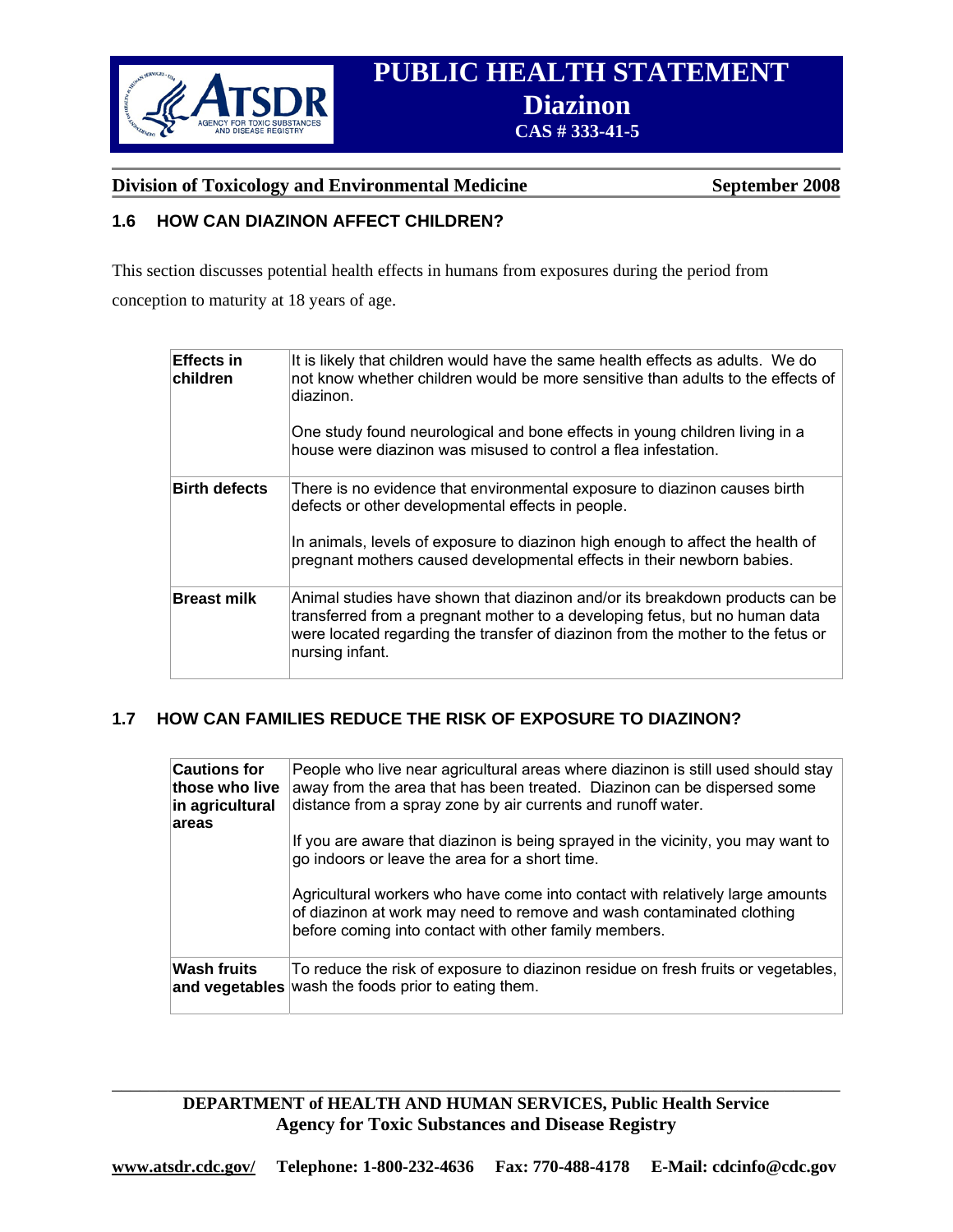

# **PUBLIC HEALTH STATEMENT Diazinon** CAS # 333-41-5

#### **Division of Toxicology and Environmental Medicine September 2008**

| <b>Properly use</b> | Occasionally, diazinon may be improperly sprayed inside the home to kill                                                                                            |
|---------------------|---------------------------------------------------------------------------------------------------------------------------------------------------------------------|
| insect sprays       | insects. Make sure that any person who treats your home with pesticides is                                                                                          |
|                     | properly certified. Ask what chemical or chemicals are being used. Diazinon is<br>a "restricted use" chemical and is no longer registered for residential indoor or |
|                     | garden use.                                                                                                                                                         |

#### **1.8 IS THERE A MEDICAL TEST TO DETERMINE WHETHER I HAVE BEEN EXPOSED TO DIAZINON?**

|                              | <b>Measuring effects</b> Most of the signs and symptoms resulting from diazinon poisoning are due<br>to the inhibition of an enzyme called acetylcholinesterase in the nervous<br>system. This enzyme is also found in your red blood cells and a similar<br>enzyme (plasma cholinesterase) is found in blood plasma. The most<br>common test for exposure to many organophosphorus insecticides,<br>including diazinon, is to determine the level of cholinesterase activity in the<br>red blood cells or plasma. |
|------------------------------|--------------------------------------------------------------------------------------------------------------------------------------------------------------------------------------------------------------------------------------------------------------------------------------------------------------------------------------------------------------------------------------------------------------------------------------------------------------------------------------------------------------------|
|                              | It takes time for this enzyme to completely recover to normal levels following<br>exposure. Therefore, a valid test may be conducted a number of days<br>following the suspected exposure. This test indicates only exposure to an<br>insecticide of this type. It does not specifically show exposure to diazinon.                                                                                                                                                                                                |
| <b>Detecting</b><br>exposure | Specific tests are available to determine the presence of diazinon or its<br>breakdown products in blood, body tissue, and urine. These tests are only<br>useful if done within a few hours or days of exposure. This is because<br>diazinon is rapidly broken down and excreted from the body.                                                                                                                                                                                                                    |

#### **1.9 WHAT RECOMMENDATIONS HAS THE FEDERAL GOVERNMENT MADE TO PROTECT HUMAN HEALTH?**

The federal government develops regulations and recommendations to protect public health. Regulations *can* be enforced by law. The EPA, the Occupational Safety and Health Administration (OSHA), and the Food and Drug Administration (FDA) are some federal agencies that develop regulations for toxic substances. Recommendations provide valuable guidelines to protect public health, but *cannot* be enforced by law. The Agency for Toxic Substances and Disease Registry (ATSDR) and the National Institute for Occupational Safety and Health (NIOSH) are two federal organizations that develop recommendations for toxic substances.

## **DEPARTMENT of HEALTH AND HUMAN SERVICES, Public Health Service Agency for Toxic Substances and Disease Registry**

\_\_\_\_\_\_\_\_\_\_\_\_\_\_\_\_\_\_\_\_\_\_\_\_\_\_\_\_\_\_\_\_\_\_\_\_\_\_\_\_\_\_\_\_\_\_\_\_\_\_\_\_\_\_\_\_\_\_\_\_\_\_\_\_\_\_\_\_\_\_\_\_\_\_\_\_\_\_

**www.atsdr.cdc.gov/ Telephone: 1-800-232-4636 Fax: 770-488-4178 E-Mail: cdcinfo@cdc.gov**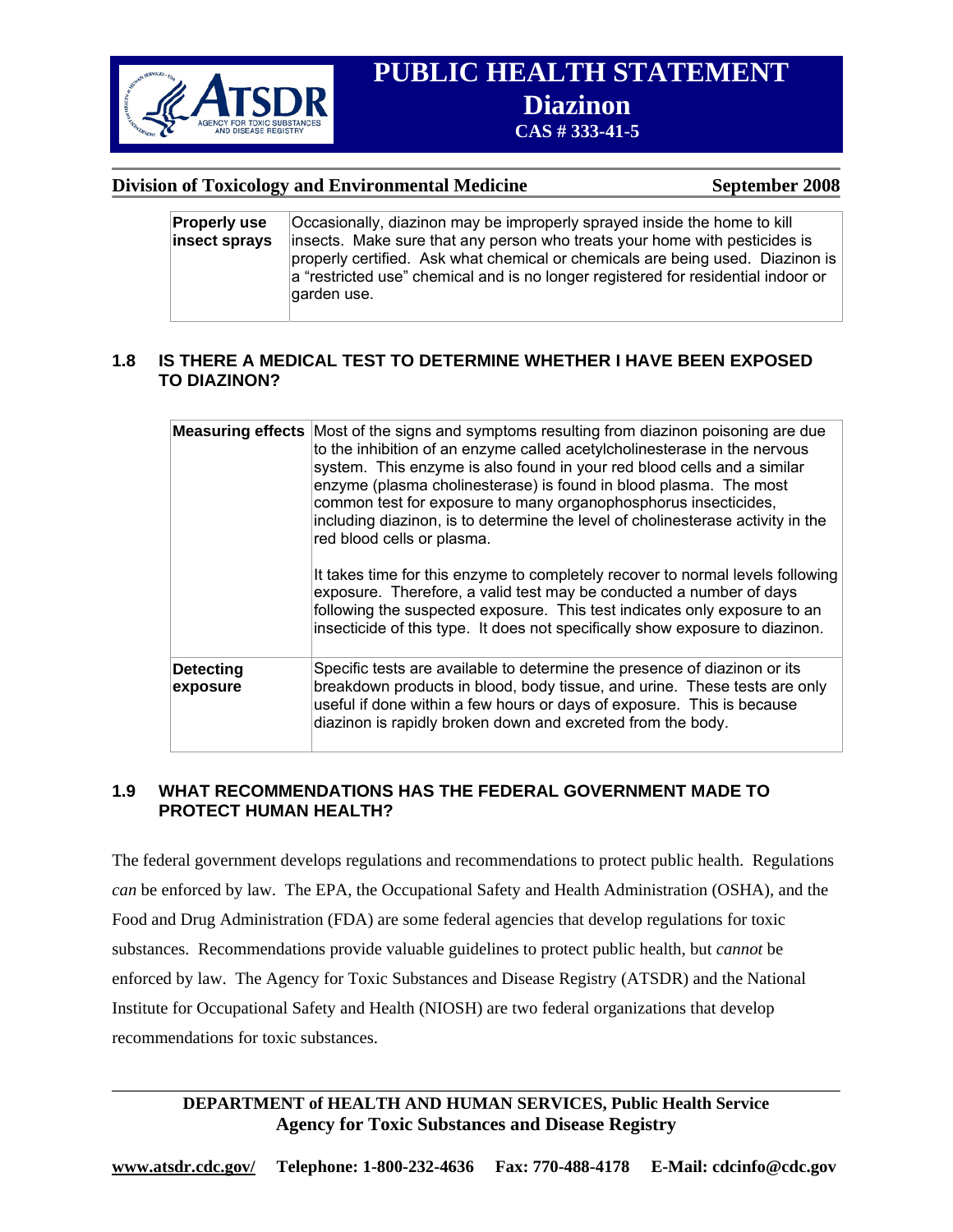

# **PUBLIC HEALTH STATEMENT PROPERTY SUPPLY TO BE STATED TO A S # 333-41-5**

### **Division of Toxicology and Environmental Medicine September 2008**

Regulations and recommendations can be expressed as "not-to-exceed" levels, that is, levels of a toxic substance in air, water, soil, or food that do not exceed a critical value that is usually based on levels that affect animals; they are then adjusted to levels that will help protect humans. Sometimes these not-toexceed levels differ among federal organizations because they used different exposure times (an 8-hour workday or a 24-hour day), different animal studies, or other factors.

Recommendations and regulations are also updated periodically as more information becomes available. For the most current information, check with the federal agency or organization that provides it.

Some regulations and recommendations for diazinon include the following:

| <b>Drinking water</b> | The EPA has determined that exposure to diazinon in drinking water at a<br>concentration of 20 micrograms per liter ( $\mu$ g/L) for up to 10 days is not<br>expected to cause any harmful effects in a child.<br>The EPA has determined that lifetime exposure to 1 µg/L diazinon in<br>drinking water is not expected to cause any harmful effects. |
|-----------------------|-------------------------------------------------------------------------------------------------------------------------------------------------------------------------------------------------------------------------------------------------------------------------------------------------------------------------------------------------------|
| Food                  | The EPA has also set tolerances for residues of diazinon in various raw food<br>products of 0.1–40 parts of diazinon per million parts of food (ppm).                                                                                                                                                                                                 |

### **1.10 WHERE CAN I GET MORE INFORMATION?**

If you have any more questions or concerns, please contact your community or state health or environmental quality department, or contact ATSDR at the address and phone number below.

ATSDR can also tell you the location of occupational and environmental health clinics. These clinics specialize in recognizing, evaluating, and treating illnesses that result from exposure to hazardous substances.

## **DEPARTMENT of HEALTH AND HUMAN SERVICES, Public Health Service Agency for Toxic Substances and Disease Registry**